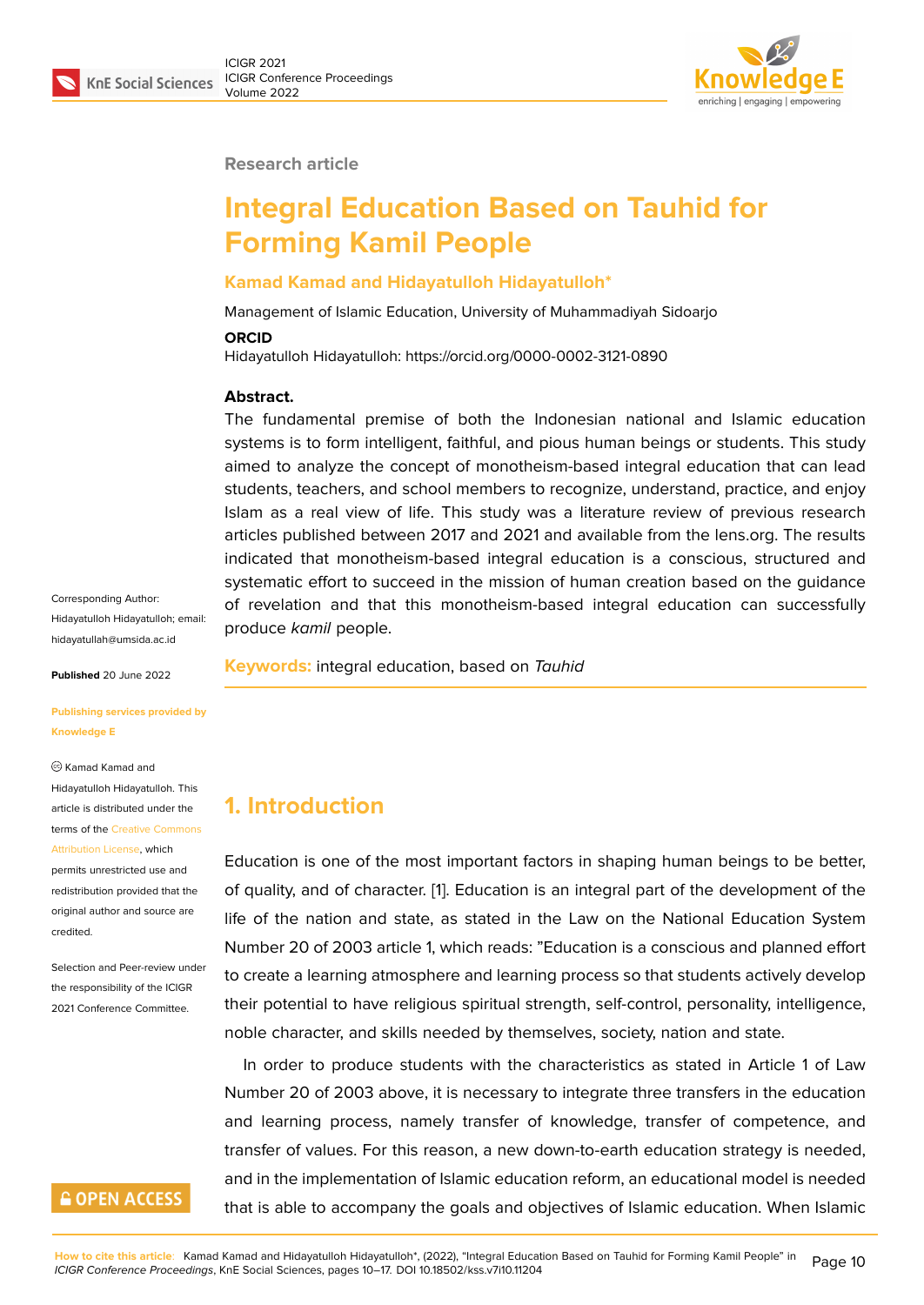education is used as a paradigm, the entire education must also adapt from Islamic teachings.[2]

This study uses a Systematic Literature Review (SLR) which explores a monotheisticbased integral education model. And the focus of the discussion of this research is how integral e[duc](#page-6-1)ation is based on monotheism in shaping human beings.

Several questions to be answered in the literature research in this article are formulated as follows: (1) What is meant by monotheism-based integral education?; and (2) How is integral education based on monotheism in shaping human beings?

### **2. Research Methodology**

The research method used in this study is the Systematic Literature Review (SLR) approach. In SLR research, it starts from identifying, analyzing, evaluating, and interpreting all relevant research results related to certain research questions, certain topics, or phenomena of concern. The object of the literature review in this research is related to monotheism-based integral education in forming human beings.

The method in this study uses a literature study using relevant previous research articles on the lens.org website. The search for articles in this study took a time span from 2017 to 2021 and collected as many as 23 reference sources according to the problems studied. The stages of searching for articles in this study are systematically presented with the following scheme;

Stage 1 : In the initial search for references adjusted for the title variable, namely "Education+integral+based+tawhid", a database of 244 articles was found..

Stage 2 : After looking at the first stage of the search, many articles were found that did not match, the researchers extended the search and filtered the articles using a range of years for the last 5 years using the same keywords, and the results were 156 articles.

Stage 3 : From the results of the second stage, the researcher made an abstract mapping and conclusion to make it easier for researchers to analyze.

Stage 4 : At this stage the researcher records the relevant literature according to the keywords in the search. Then the researcher retains from the search results and includes the appropriate literature.

Stage 5 : From all 23 articles, they were recorded and analyzed in a structured and systematic way, then read through a screening process, eliminating all articles that were not appropriate, and finally 9 articles were selected to be analyzed.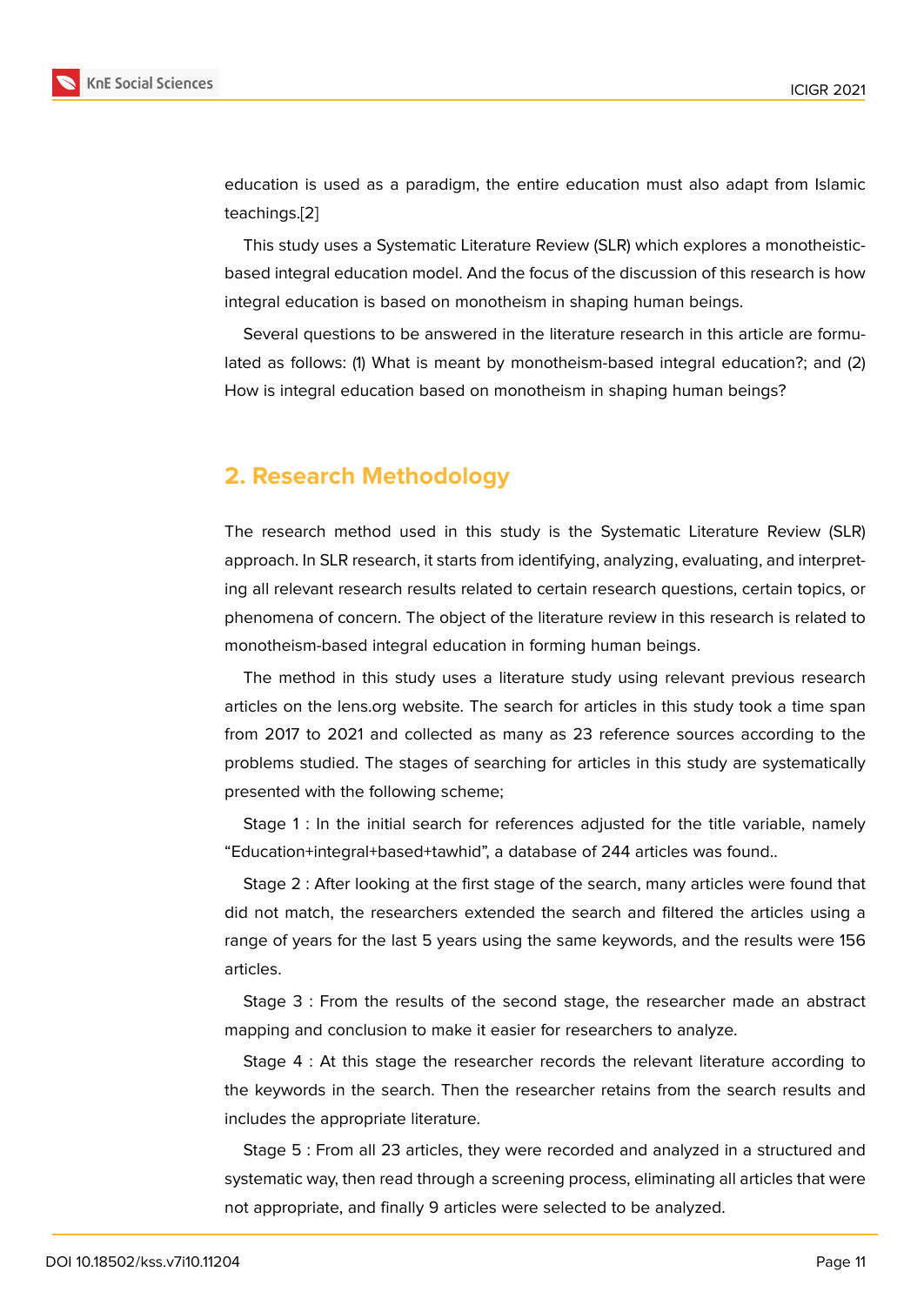

**Figure** 1: Systematic Review Prism.

# **3. Finding**

As mentioned above, only 9 articles were retained and relevant enough to be researched and analyzed intensively. Then this study is classified into groups based on three main things, namely: (1) the place of research (2) the strategy, and (3) the methodology used, which can be explained as follows:

1) Research site

This study focuses on research articles taken from lens.org where researchers collect several articles that do not focus on just one article, but many articles with the keywords of integral education based on monotheism.[3]

### 2) Research strategy

The researcher used the initial strategy, namely mapping from various kinds of literature taken from lens.org which was adj[us](#page-7-0)ted with keywords. From some of these articles, 9 articles were obtained that were relevant to research which were adapted to the researcher's keywords. [4]

3) Research methodology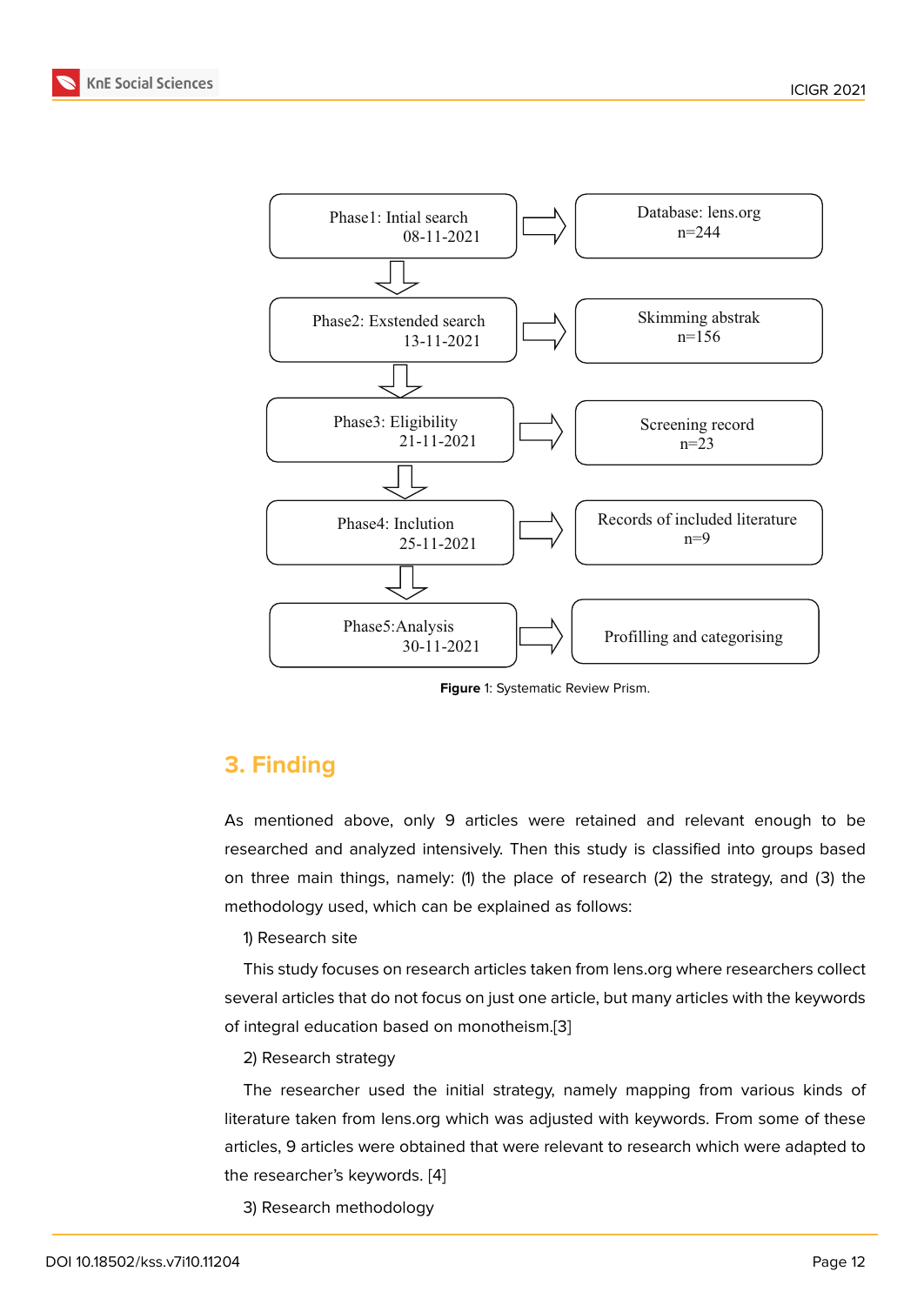This article was compiled using the Systematic Literature Review (SLR) method taken from full lens.org. This SLR method is used to identify, evaluate and interpret all the research that has been mapped. Researchers review and identify articles in a structured manner and follow a predetermined template. The keywords used are "Education + integral + based + monotheism". The articles taken are articles with a time span of 2017-2021. Furthermore, the researcher categorizes the articles of monotheism-based integral education. [3]

# **4. Research [Fo](#page-7-0)cus**

The researcher focuses on two main things, namely integral education based on monotheism and the formation of human beings taken from 9 selected articles as the sources analyzed. For these two main things, the following stages are carried out:

- 1. (a) Explore the terms education+integral+based+tawhid from 9 selected articles.
	- (b) Researching 9 selected articles that are considered relevant to integral education or meaningful, either directly or indirectly, which states that integral education based on monotheism is able to shape human beings.

### **5. Article Category**

To introduce the features of monotheism-based integral education from 9 selected articles as a reference source and made sure that they are relevant. To read the mind maps of 9 articles with the keyword tawhid-based integral education reveals that the results of the implementation of monotheistic-based integral education are able to produce a civilized and accomplished generation so that they become human beings. [5]

### **[6](#page-7-1). Discussion**

Education is a conscious human effort in order to form and realize a complete human person.[2] Integral or integration is merging or blending so that it becomes a unified whole.[6] Thus, integral education can be interpreted as a conscious effort in order to form and realize a complete human person by combining all existing potential.

Tawh[id](#page-6-1) is part of a Muslim's aqidah to Allah Almighty. Tawhid is a very important and b[asi](#page-7-2)c matter, because monotheism is the core of Islamic teachings. If a person's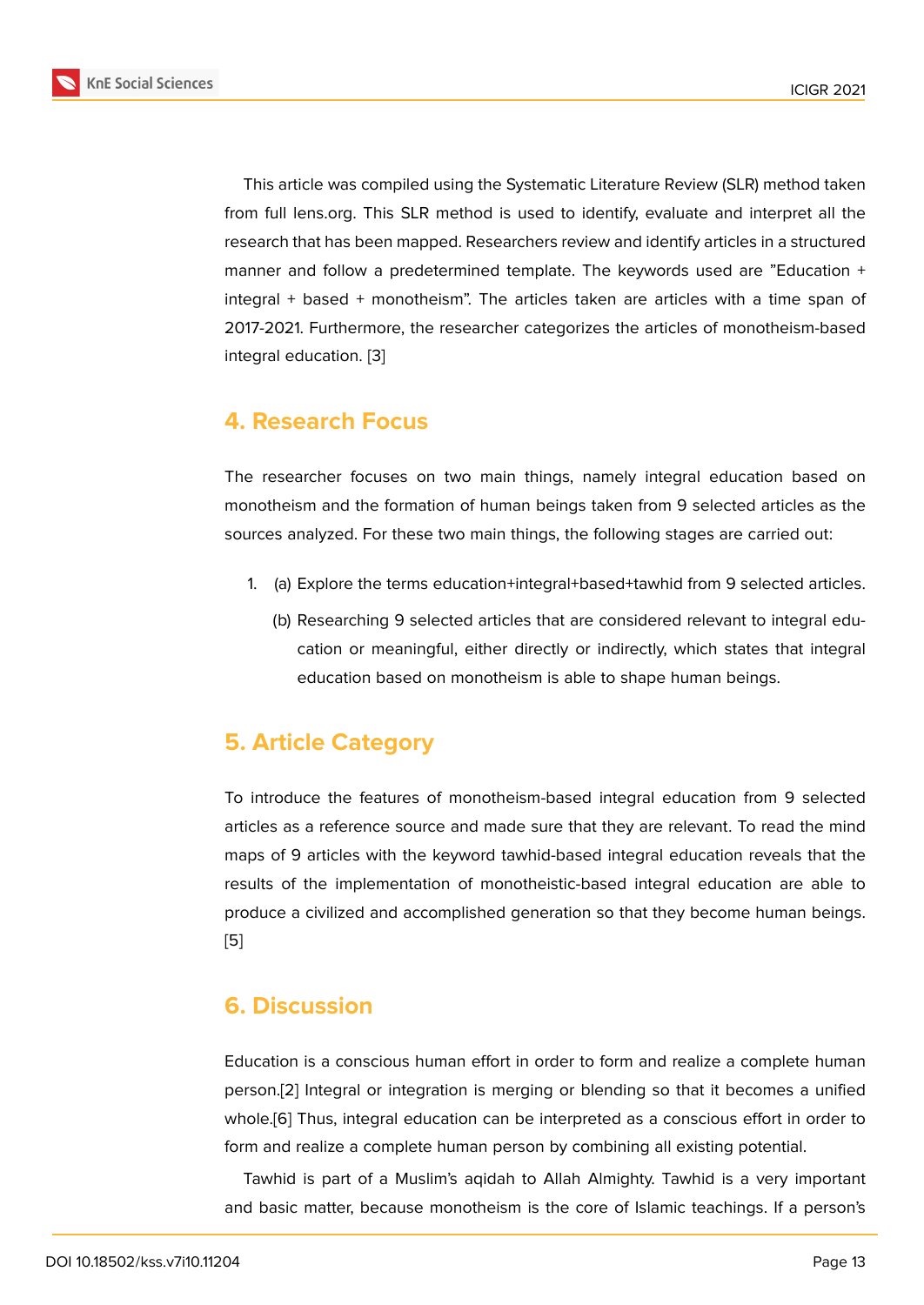monotheism is right, then his Islam is good, and if his monotheism is broken, then his deeds are in vain.[7] Based on monotheism, it means to link all activities to the oneness of Allah.

So, integral education based on monotheism is a conscious effort in order to form and realize a com[pl](#page-7-3)ete human person by combining all existing potential and linking all activities to the oneness of Allah ta'ala.

As an activity that is engaged in the process of fostering the human personality, integral education based on monotheism requires a principle or basis on which to work [8].

The implementation of monotheistic-based integral education refers to the tarbiyah divineyyah process, namely the method used by God in educating his apostles in guiding [his](#page-7-4) people, namely through the process of recitation, tazkiyah and taklimah as stated in the QS. Al Jumu'ah: 2. [5]. These three things are explained as follows:

First, recitation, which is guiding students to know Allah through His verses that are in the Qur'an, the universe, and themselves, after understanding themselves and the creation of the univers[e](#page-7-1) they are guided to feel the presence of Allah in all activities. his life.[5]

The fruit of the journey of the recitation phase is the birth of a conscious statement as an acknowledgment "that there is no god but Allah" or known as the creed of monot[he](#page-7-1)ism (lailaha illallah).

Second, tazkiyah, namely purification or at tazkiyah which comes from the word zakaa-yazku-zakaa-an which means holy. At-tazkiyah means growing, holy and blessed. Ibn Taimiyah explained that at-tazkiyah is making something holy, both in substance, belief and physicality. In its basic sense this word means to grow, develop, clean. This means, by knowing Allah students will be purified from things that can damage and at the same time develop the potential for goodness and they will become civilized human beings.[5]

In this tazkiyah method, it is marked by the hard work of removing and eroding five kinds of barriers to the functioning and role of the creed, namely thagho (arrogance), hubbud [d](#page-7-1)unya (love of the world), being controlled by lust, fond of sinning and lacking in mujahadah and riyadhoh (sincerity and practice). [5]

Third, ta'limah, namely the process of providing knowledge, understanding, responsibility, and instilling trust. Muhammad Rasyid Rida provides a definition of ta'lim as the process of transmitting various knowledges to [th](#page-7-1)e individual soul without certain limitations and conditions.[5]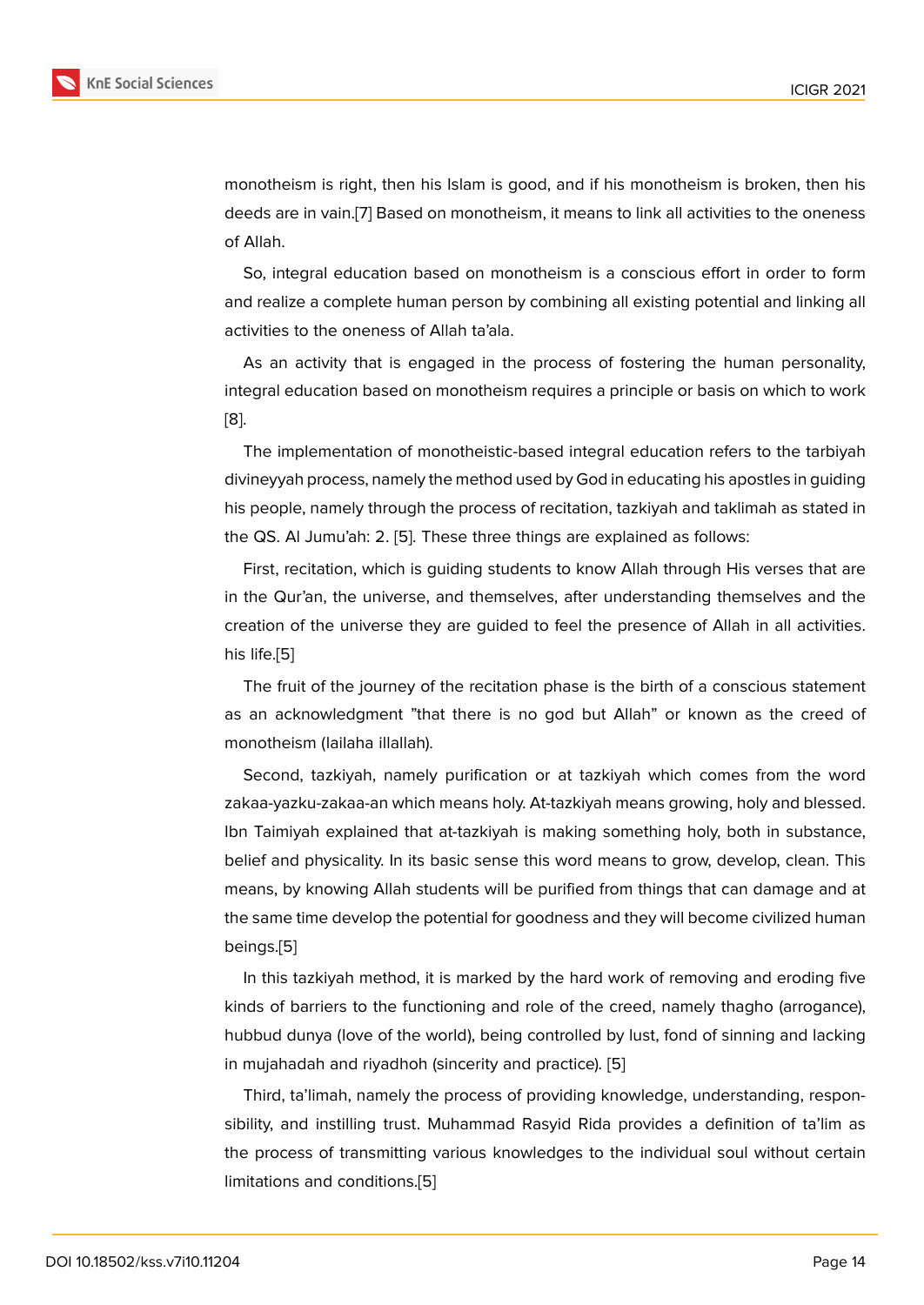In its implementation, the monotheism-based education curriculum is applied in all subjects, both general subjects and religious subjects. All teachers must be able to explain to the children every theme of the subject matter being taught to introduce Allah taala.

Insan Kamil is a perfect human in terms of form and knowledge. It is called perfect in terms of its form because the human being is a perfect manifestation of the image of God, which is reflected in the names and attributes of God as a whole. As for being perfect in terms of knowledge, it means having reached the highest level of consciousness, namely realizing the existence of one's god, which is called ma'rifat. The result of implementing this monotheistic-based integral education is to give birth to a civilized and accomplished generation so that they become human beings. [5]

From the discussion above, it is illustrated that monotheism-based integral education can form insal kamil which is diagrammatically illustrated below.



**Figure** 2: Integral Education Based on Tawhid.

### **7. Research Questions and Answers**

1) The first question: What is meant by monotheism-based integral education?

Answer: Integral education based on monotheism is a conscious effort in order to form and realize a complete human person by combining all existing potential and linking all activities to the oneness of Allah ta'ala.

2) The second question: How is integral education based on monotheism in forming human beings?

Answer: Refers to the tarbiyah divineyyah process, namely the method used by God in educating his apostles in guiding his people, namely through the process of recitation,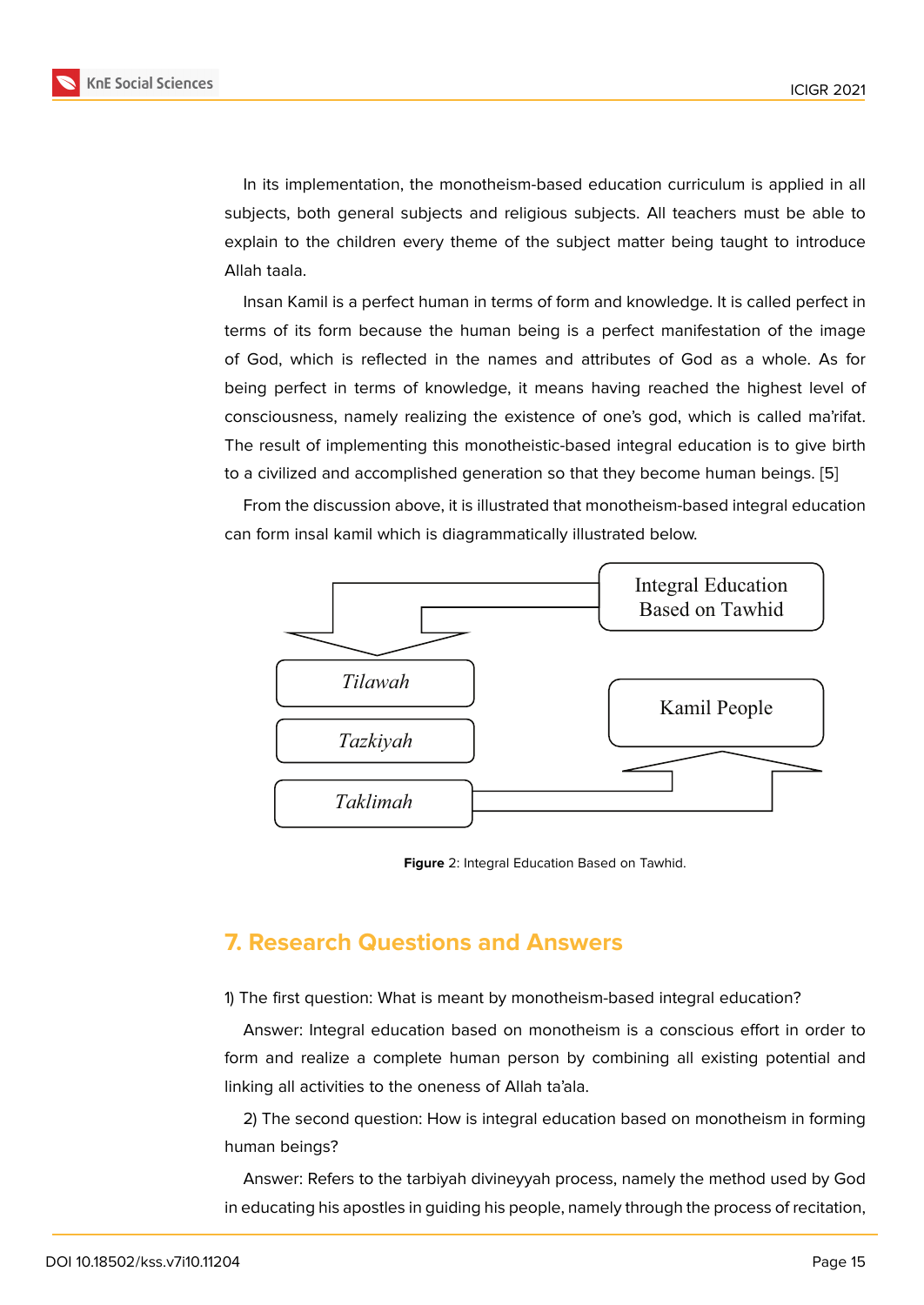tazkiyah, and taklimah as stated in the QS. Al-Jumu'ah: 2. Then in the implementation of the monotheism-based education curriculum, it is applied in all subjects, both general lessons and religious lessons. All teachers must be able to explain to students every theme of the subject matter being taught to introduce God Almighty, so that the results of the implementation of this monotheistic-based integral education are able to give birth to a civilized and accomplished generation, so that they become human beings.[5]

### **8. Reflection**

After researching 9 relevant articles, it can be reviewed that integral education based on monotheism is very relevant in the world of education. Given from several literatures and studies focusing on education itself.

The results of this study indicate that monotheism-based integral education is a conscious, structured, and systematic effort to succeed in the purpose of human creation based on revelation guidance, and the results of monotheism-based integral education are able to form human beings.[9] Therefore, the results of this study are very important to become new ideas, ideas, and theories in improving conventional education and learning, which are able to produce human beings.

# **9. Conclusion**

- 1. 1) Integral education based on monotheism is a conscious effort in the context of forming and realizing a complete human person by combining all existing potential and linking all activities to the oneness of Allah ta'ala.
- 2. 2) The implementation of monotheism-based integral education is able to give birth to a civilized and accomplished generation, so that they become human beings.[5]
- 3. Integral education based on monotheism is able to form human beings.[9]

### **References**

- [1] Fathul Amin, "Pembentukan Karakter Melalui Pendidikan Agama Islam," Tadris, vol. 12, no. 2, hlm. 33–45, Nov 2019, doi: 10.51675/jt.v12i2.22.
- <span id="page-6-1"></span><span id="page-6-0"></span>[2] B. Bashori, "Paradigma Baru Pendidikan Islam (Konsep Pendidikan Hadhari)," JuPe, vol. 11, no. 1, hlm. 141–174, Feb 2017, doi: 10.21043/jupe.v11i1.2031.